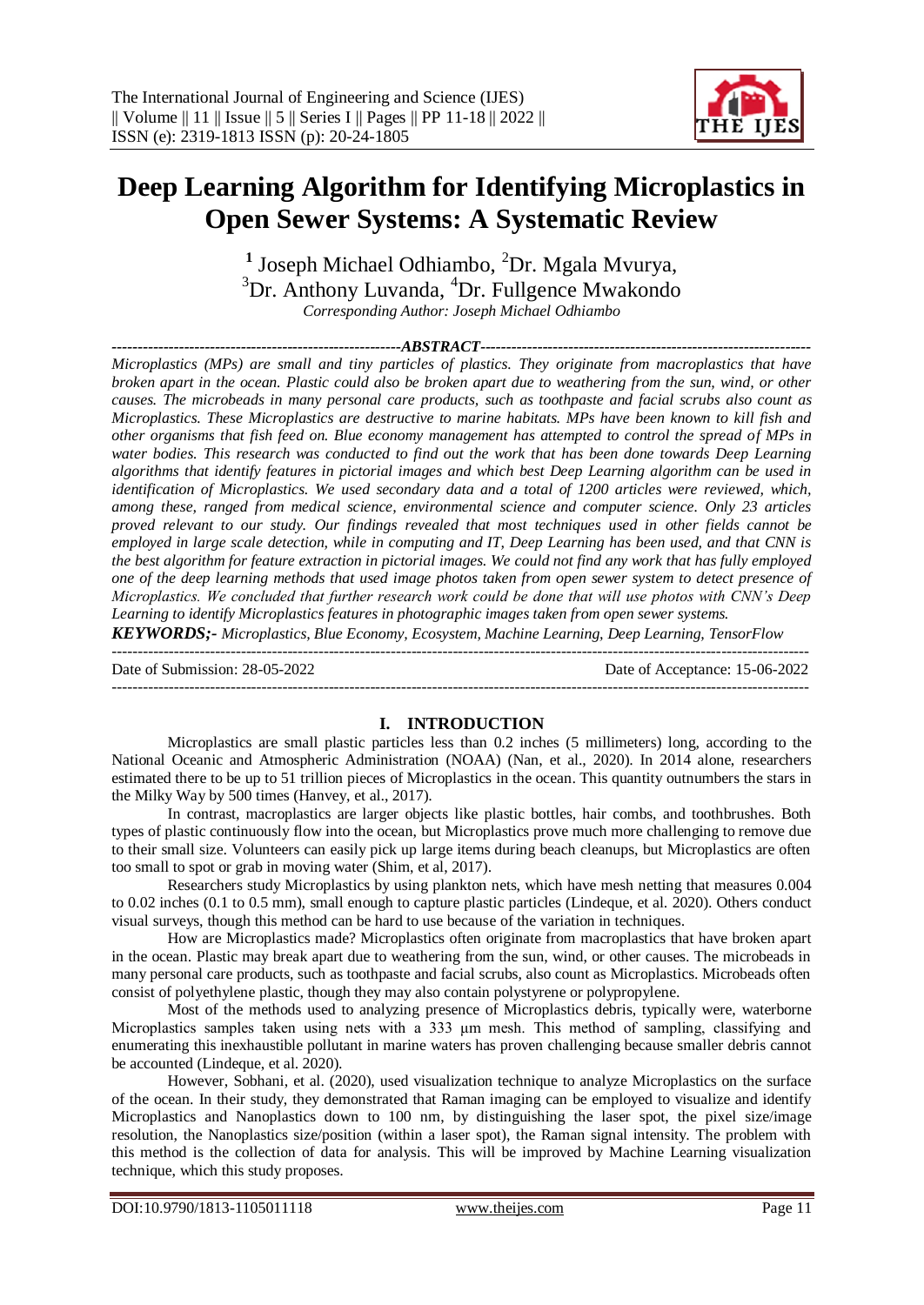# *Deep Learning Algorithm for Identifying Microplastics in Open Sewer Systems: A Systematic Review*

Deep learning is the ultimate of machine learning approach, which is concerned with utilizing Artificial Neural Networks (ANNs) to solve computer vision tasks such as image classification, object detection, and pose estimation. Pattern recognition applications have been one major success of deep learning which makes it relevant for this study. A number of algorithms of Artificial Neural Networks can extract features from various data formats such as text, images, videos etc. These algorithms are Convolutional Neural Networks (CNN), Recurrent Neural Networks (RNN) and, Deep Neural Networks (DNN).

In Deep Learning, neural networks are layered, meaning, it refers to more than one layered neural network architectures. Each layer brings us closer to the desired result, and the more the layers, the more refined the result is. This is what the word "deep" means – going deeper and deeper into several layers for some accuracy in the result of data analysis.

Artificial Neural Networks which is used in Deep Learning, imitate the structure of inner working of the human brain in the way it processes data and implements decisions based on that data. The data is processed in a nonlinear approach because of the web-like structure of artificial neural networks. This makes Deep Learning more advantageous in analyzing data in form of images than other Machining Learning algorithms which are linear in nature.

In deep learning, a Convolutional Neural Network (CNN, or ConvNet) is a class of deep neural networks, most commonly applied to analyzing visual imagery. Convolutional networks were inspired by biological processes in that the connectivity pattern between neurons resembles the organization of the animal visual cortex. Convolutional Neural Networks have a different architecture than regular Neural Networks. Every layer is made up of a set of neurons, where each layer is fully connected to all neurons in the layer before. The output layer is a last fully-connected layer which represents the predictions.

This feature makes CNN relevant for Microplastics detection on images of pictures taken from open sewer systems. Chaczko, et al., (2020), tried the Neural Network algorithm trained with Hyperspectral images. However, since data about Hyperspectral Imaging of Microplastics was not used for the study, it could not be concluded as being effective. Again Hyperspectral Imaging is a very expensive technique because the cameras cost close to one million dollars. We propose to use normal cameras but with powerful picture resolution for our data collection.

## **II. Literature Review**

#### **Deep Learning**

Deep Learning is the most advanced form of machine learning, involving the use of Artificial Neural Networks (ANNs) to address computer vision problems like picture categorization, object detection, and motion analysis (Chan et al., 2020). Pattern recognition applications have been one major success of Deep Learning (Moen et al., 2019), making it relevant for this study. Several Artificial Neural Networks methods can extract features from a variety of data forms, including text, photos, videos, and so on. These algorithms are Deep Neural Networks (DNN), Recurrent Neural Networks (RNN), and Convolutional Neural Networks (CNN).

In Deep Learning, Deep Neural Networks are of several layers, referring to more than one layered neural network architecture. Each layer moves closer to the desired result, and the more layers, the more refined the result will be. From that perspective, we get the meaning of the word "deep" – going deeper and deeper into several layers for some accuracy for the result of data analysis.

Artificial Neural Networks which is used in Deep Learning, imitate the structure of inner working of the human brain in the way it processes data and implements decisions based on that data. The data is processed in a nonlinear approach because of the web-like structure of artificial neural networks. This makes Deep Learning more advantageous in analyzing data in form of images than other Machining Learning algorithms which are lineal in architecture.

## **Convolutional Neural Network (CNN)**

In Deep Learning, a Convolutional Neural Network (CNN or ConvNet) is a group of Deep Neural Networks most frequently used in analyzing visual imagery. Convolutional Neural Networks were inspired by how the human brain works - biological processes that show the connectivity pattern between neurons resembling the organization of the animal visual cortex (Chauhan et al., 2018). Convolutional Neural Networks have a different architecture than regular Neural Networks. In CNN, every layer is a set of nodes called neurons where each layer becomes fully connected to all neurons in the preceding layer. The predictions are the representation of the result layer, which is the last fully-connected layer.

CNN are sometimes applied elsewhere but were designed specifically for computer vision. Convolutional layers, which differ from conventional or thick stacks in canonical ANNs, are the source of the name Convolutional Neural Network. They were created with the purpose of receiving and processing pixel data, which is a key element to our study.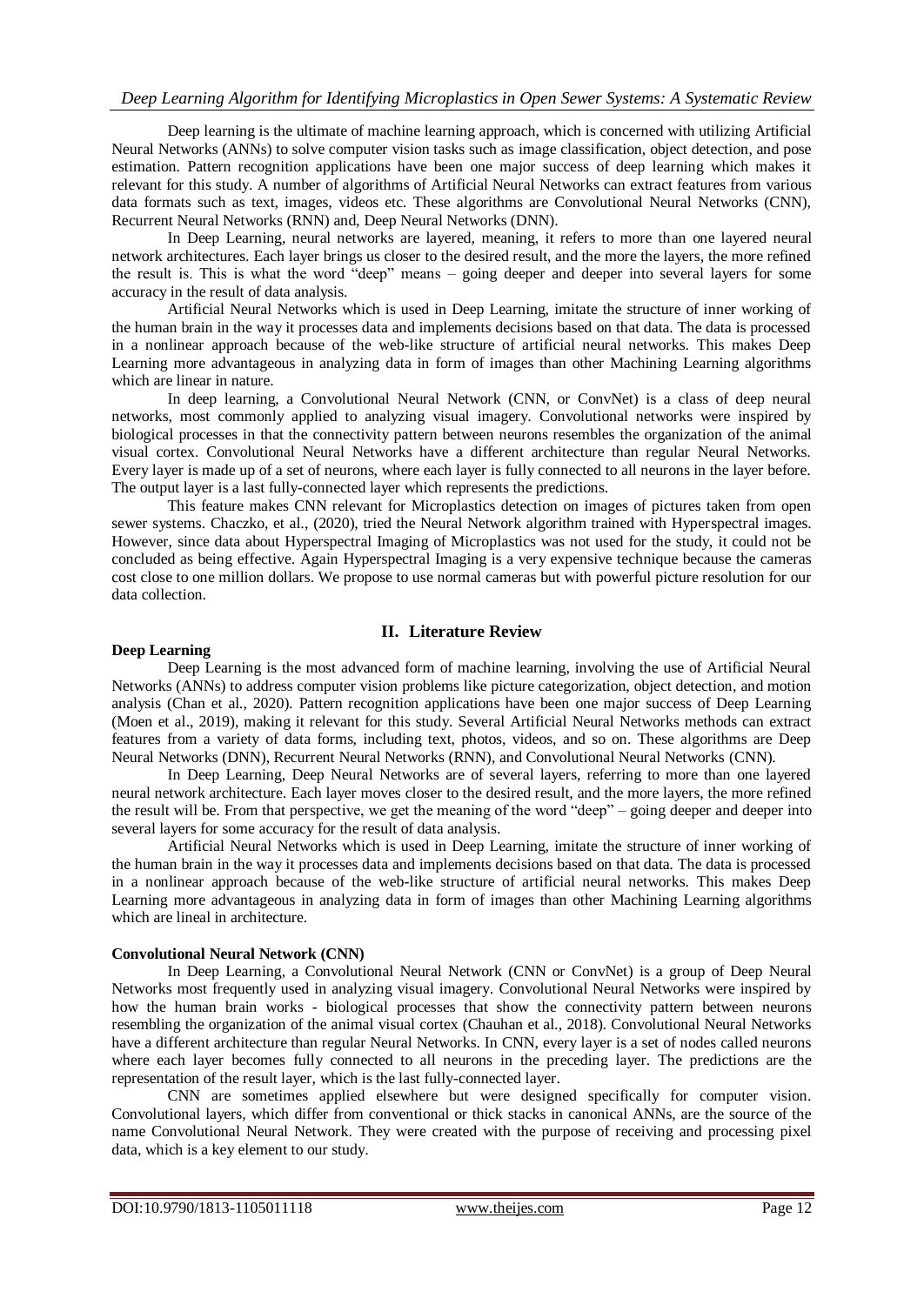Convolutional Neural Network (CNN or ConvNet) is one of the AI techniques form Deep Learning that takes in input images, assigns significance, what are referred to as discoverable weights and biases, to various aspects of the image, and can differentiate one features from the other. Comparing other classification techniques and CNN, the initial preparation of data for modeling requirement in CNN is much lower.

The architecture of a ConvNet, which is comparable to the way network of Neurons are formed in the brain of a human being, was motivated by the positioning of the lens of human eyes called visual cortex. Each of the nodes (neurons) reacts solely to impulses in the Receptive Field, a limited portion of the field of vision. A group of homogeneous attributes can be piled on top of one another to fill the whole visual field.

An image is nothing more than a pixel value matrix. A Convolution layer could strongly render the dimensional and transitory associations in a picture by using appropriate filters. The CNN construction provides better fitting to the picture dataset because of the reduced number of variables required and the reusability of weights. This means that the network could be trained to discern the image's complexity.

CNN makes use of spatial correlations found in the input data. Some input neurons are connected by each concurrent layer of the neural network. A local receptive field is the name given to this area. Hidden neurons are the center of the local receptive field. The input data is processed by the hidden neuron inside the given field, with no awareness of changes outside the defined limit.

## **How CNN works**

There are three layers in a Convolutional Neural Network. We can comprehend each layer individually with the help of an illustration of a classifier. It can be used to classify an X and O image. As a result, we will be able to comprehend all four layers with the help of the instance.

Convolutional Neural Networks are activated by volume and utilize multi-channeled picture. CNNs, on the other hand, cannot tell the difference between flat images with simply width and height, as perceived by humans. CNNs blend the three colors to generate the range of colors that people view since RGB encoding is utilized in digital color images.

A Convolutional network consumes such images as three distinct color strata stacked on top of each other. The width and height of a typical color image are defined by the amount of dots in those measurements. The depth levels of the three layers of RGB color that CNNs understand are called channels.

The Convolutional layer is the first layer of a CNN network and is the foundational structural piece that does the main work of the computation. Filters or kernels could be used to combine data or images. Filters or kernels are small units utilized to apply to data in a sliding window. The depth of the image is the same as the input; for instance, if the RGB value of depth for a color image is 20, a filter with a depth of 20 is used. For each sliding movement, this method involves taking the element-wise product of filters of the image and adding those specific values. A convolution with a 3d color filter would yield a 2d matrix.

Convolutional Neural Networks have the following layers:

- 1. Convolutional<br>2. ReLU Laver
- ReLU Layer
- 3. Pooling
- 4. Fully Connected Layer

A number of steps are involved in this process. It is important that the dataset is first downloaded and the function to encode the labels is run. This would be followed by picture resizing to 50 by 50 pixel and converted to graysacle. The data is then split in a ration of 80:20 fro training and testing in that order. The data is reshaped appropriate for TesornFlow after which a model is built and a loss function is then calculated. The following diagram would show the process:



Fig. 1 Convolutional Neural Networks process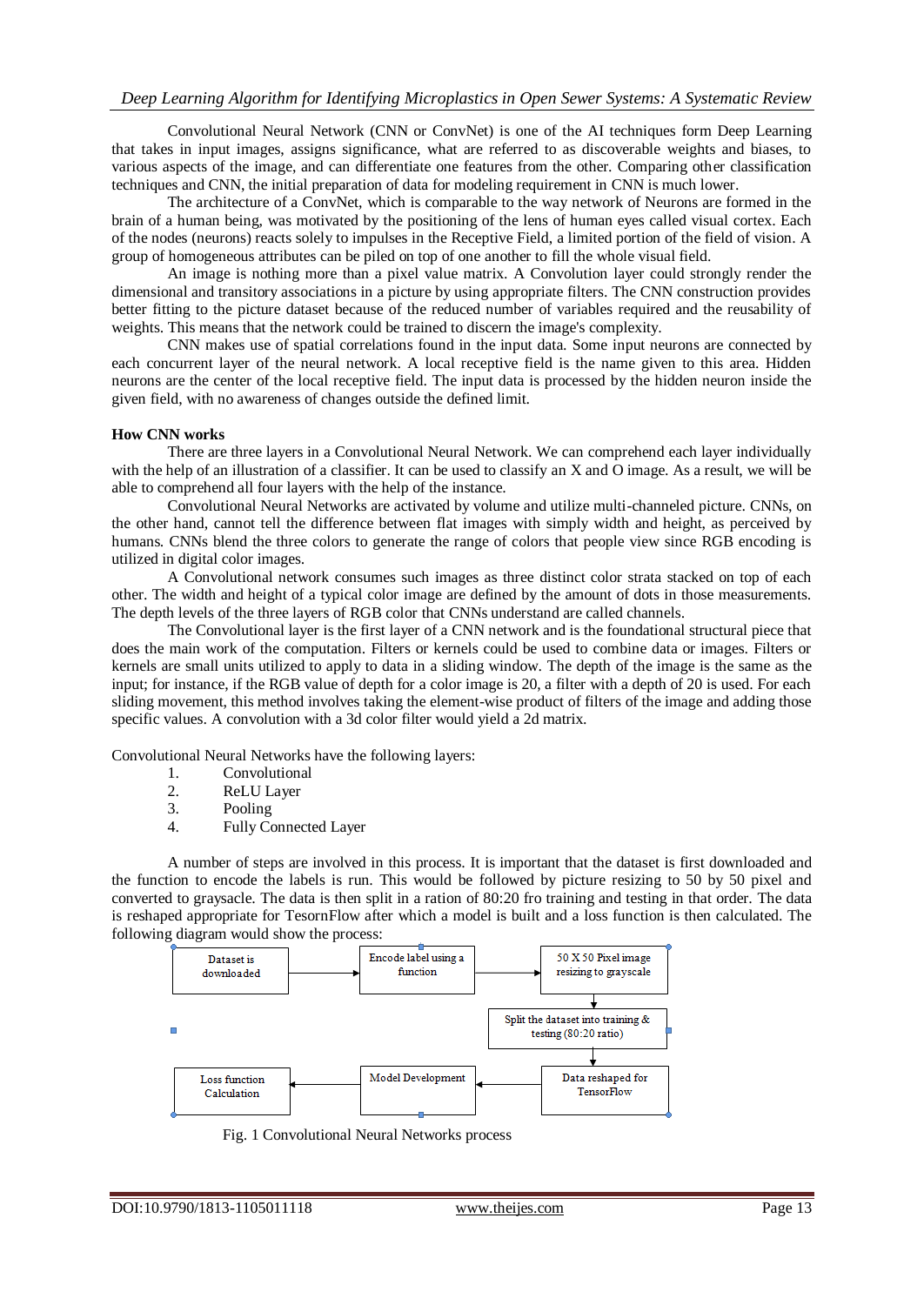## **Recurrent Neural Network (RNN)**

The nodes of a Recurrent Neural Network (RNN) are linked in a directed graph that follows a linear association. Recurrent Neural Networks (RNNs) are feedforward neural networks that use their internal state to process input sequences of any length (memory). Recurrent neural networks (RNNs) are a form of neural network that can model sequence complex data. RNNs which are formed from feedforward networks, are similar to human brains in their behavior. In a manner that other algorithms cannot, they can anticipate sequential data (Baneriee et al., 2019).

RNNs have a unique architecture that allows them to model memory units (hidden state) and so model short-term dependency. RNNs are widely employed in time-series forecasting to find data correlations and patterns because of this.

The "time series version" of Artificial Neural Networks is the Recurrent Neural Networks (RNN). The RNN are designed to deal with data successions. They serve as the foundation for forecasting and linguistic models. LSTM (Long Short Term Memory) and GRU (Gated Recurrent Units) are the most common types of recurrent layers; their cells contain small, in-scale ANNs that determine how much previous input should flow through the network. They modeled "memory" in this way.

## **Deep Neural Network (DNN)**

A Deep Neural Network (DNN) is an artificial neural network (ANN) that forms other hidden layers between the input and output layers. Neurons, synapses, weights, biases, and functions are all components of neural networks, which come in a variety of shapes and sizes.

A deep neural network (DNN), sometimes known as a deep net is a neural network with some amount of complexity, often at least two layers. Deep neural networks use advanced mathematics modeling to process data in complex ways.

## **Pollutants**

There are so many types of pollutants, ranging from chemicals to microorganisms. These pollutants find their way into water bodies, especially the sewer, which is the main carrier of these materials to other water bodies such as the rivers, lakes and oceans. The streams that flow from the backyards, industries, and homes carry these materials of which some are readily found on the sand. Plastics are the major concern for this study, especially the Microplastics. This is because pollution that stems from plastic has evolved into one of the most arising issues threatening marine life and earthbound ecosystems, (Zhu et al., 2020). Plastics are divided into macroplastics and Microplastics.

## **Macroplastics**

Macroplastics are bigger articles like plastic jugs, hair brushes, and toothbrushes. These objects continuously flow into the ocean. However, they do not prove much of a challenge to removal due to their big size. These objects are easy to pick up during beach cleanups, though they pose dangers of degenerating to Microplastics and carriers of other germs and bacteria that are harmful to the living things in water, such as fish, (Shim, et al., 2017).

# **Microplastics**

Minuscule plastic particles that measures not more than 0.20 inches or 5 millimeters in length are known as Microplastics, according to the National Oceanic and Atmospheric Administration (NOAA) (Nan, et al., 2020). These are tiny pieces of broken larger plastics that cannot easily be seen by naked eyes. Researchers found that there were more than 50 trillion pieces of Microplastic in the ocean in the year 2014. This number is estimated to be 500 times greater than the number of stars in the galaxy (Hanvey et al., 2017).

Microplastics are pollutants that can get into human body through the food chain and for that matter, they pose a serious threat for biological organisms and to the environment(Cheng et al., 2021; Dey et al., 2021; Kumar et al., 2021).

Microplastics absorb toxic metals, microorganisms, and other chemical additives used in plastic material manufacture, making them a possible vector for diseases. People ingest these Microplastics from the food consumed such as Fish, and other edible aquatic creatures. Over a period of time, these ingested Microplastics block digestive tracts, hence interfering with digestive behavior which result in decreased reproductive growth of human beings and other living organisms that ingest them (Dey, et al, 2021).Marine ecosystems report the highest presence of Microplastics. However, freshwater ecosystems, such as in lakes, ponds, river basins, wetlands, or even in moist agricultural lands and groundwater, also report a magnitude presence of Microplastics, (Kumar et al., 2021). Kumar et al., (2021), in their conclusion of their study, found out that the common polymeric types of Microplastics in wetlands are polyethylene, polypropylene, and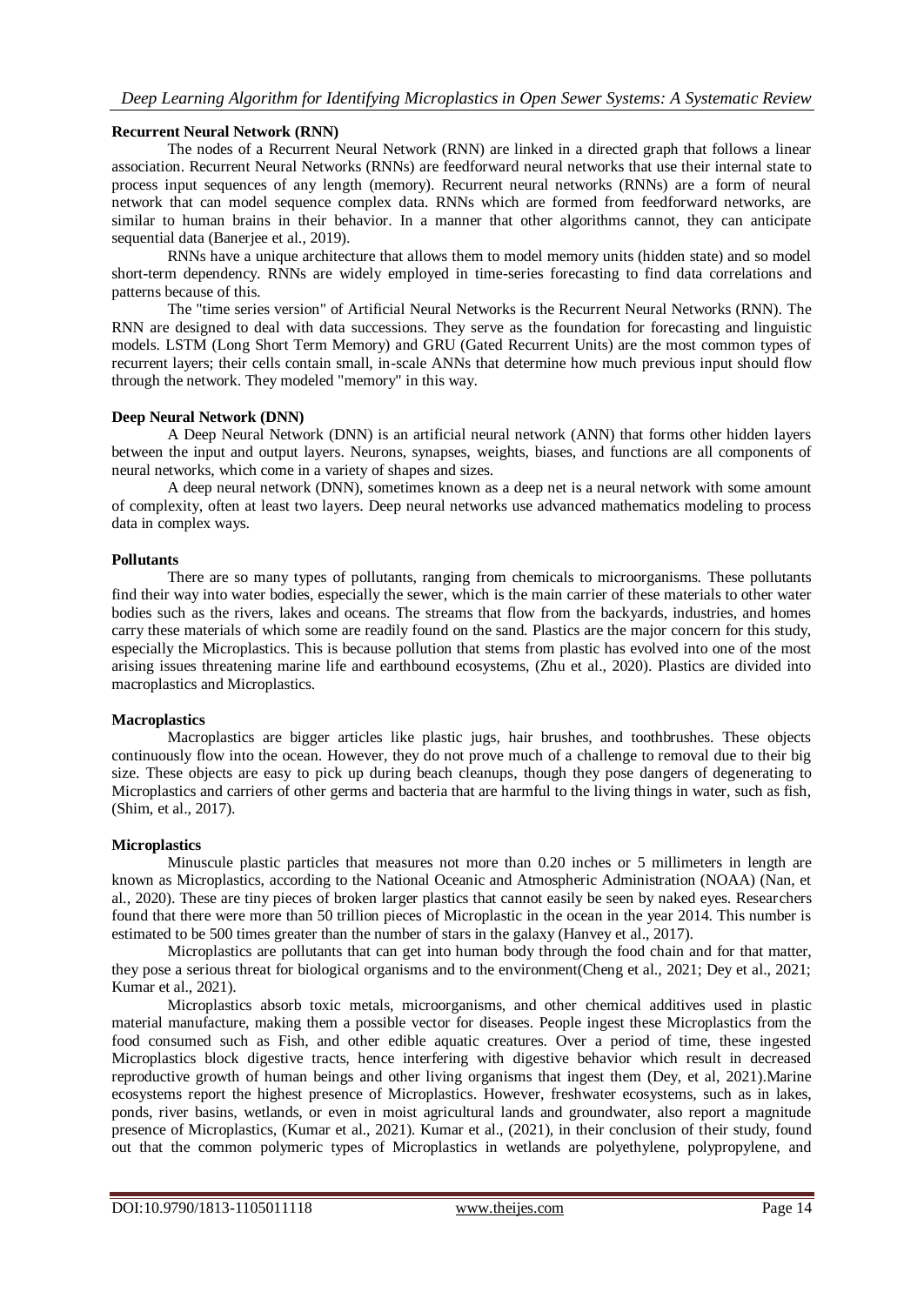polystyrene. It is also very important to note that Microplastics decomposed by solar UV radiation and waves can accumulate in the human body, (Jeo, et al., 2020).

## **Techniques used to detect Microplastics**

According to Dey et al. (2021), there are two methods for detecting Microplastics: physical and chemical. They say that stereomicroscopic detection is better for large particles that can be enlarged by staining prior to microscope visibility, but that spectroscopic approaches are also generally accepted analytical techniques for this objective. Microplastics are detected using FTIR, a chemical non-destructive approach. According to them, plastic particles are exposed to infrared light in this approach, and an adequate spectrum for the vibration of a chemical connection between various atoms is established. FPA-FTIR, TGA-FTIR, and Raman could improve this approach. Researchers are exploring employing remote sensing as a preliminary screening method for Microplastics, they concluded.

PZhu et al., (2020), used Hyperspectral imaging in detecting Microplastics by optimizing a commercially available Hyperspectral imaging system. They used Pika NIR-640, a product manufactured by Resonon Inc. from USA. The found out that the detection resolution of each pixel improved from 250 μm to 14.8 μm after optimization, which they could now rapidly detect down to 100 μm in size of Microplastics particles.

Chen et al. (2021) aimed to create a simple and effective classifier for identifying the environmental Microplastics category. They suggested a robust classifier to adjust an adaptive distance estimation in traditional k-NN and avoid the detrimental impact of spectral distortions induced by environmental contaminants or plastic degradation, utilizing four types of MPs and over 400 spectra to demonstrate the model's performance. Their findings revealed that the new method outperformed the traditional k-NN, with average identification accuracy increasing from 0.919 (by k-NN) to 0.975 (by proposed method) (by robust k-NN). They came to the conclusion that spectral technology combined with a robust k-NN classifier method can successfully identify environmental MPs.

Chaczko, et al., (2020) used Hyperspectral images to see if they could be used successfully in Neural Networks, with the goal of using Hyperspectral images in Microplastics pollution studies. They employed a dataset of spectral pictures of sixty textile samples with various texture patterns. They concluded that their evaluation of a thousand iterations of training data had a correct classification of 95 out of 100. They could not comprehensively conclude about the results because they did not have data about Hyperspectral imaging of Microplastics at the time of the study in the public domain. They were however, confident that their research showed that a Neural Networks model trained using Hyperspectral pictures of Microplastics could be useful..

Linda Schedl, (2020), in her research of Microplastics detection using Machine Learning algorithms, found out that Microplastics can be characterized by Fourier-Transform Infrared (FTIR) spectra. She also noted that these (FTIR) spectra can be classified with the aid of supervised learning algorithm, and compared a number of these algorithms, k Nearest Neighbor (k-NN), Support Vector Machine (SVM) and Random Decision Forest (RDF), and concluded that SVM exhibits long training time while k-NN exhibited long prediction time. According to her training time was not a big issue, but prediction time was, especially for large data set. These disqualified k-NN. She also noted that SVM and k-NN tend to assign single pixels to classes that were not present, while RDF never assigned any. But she concluded by saying the issues with SVM and k-NN can be resolved by applying post processing to the output of the binary classifiers rather than just assigning the most probable class.

# **Presumption**

After reviewing and examining most of the documents, we can say with high certainty that Microplastics exits in large numbers and poses a great threat to the environment and the ecosystem, starting from the living organisms in the water bodies such as the ocean, lakes, rivers, etc. This pollutant, MPs, must be addressed, as we have seen above, most researchers have used both physical and chemical techniques in trying to detect the presence of Microplastics, especially on the ocean.

These techniques some of which are good, but have a limitation of time and work involved in analyzing data to detect the presence of Microplastics on the ocean. Some require the use of lab after a hectic exercise of collecting particles of MPs on water using sieves or nets of different sizes. Linda Schedl, (2020), was closer to using a friendlier and modern technique by employing the use of supervised machine learning techniques, by comparing three algorithms to find which one, or which combination would give the best optimal result. Chaczko, et al., (2020), tried the Neural Network algorithm trained with Hyperspectral images, which is also machine learning technique. However, since data about Hyperspectral imaging of Microplastics was not used for the study, it could not be concluded as being effective. Again Hyperspectral Imaging is a very expensive technique because the cameras cost close to one million dollars.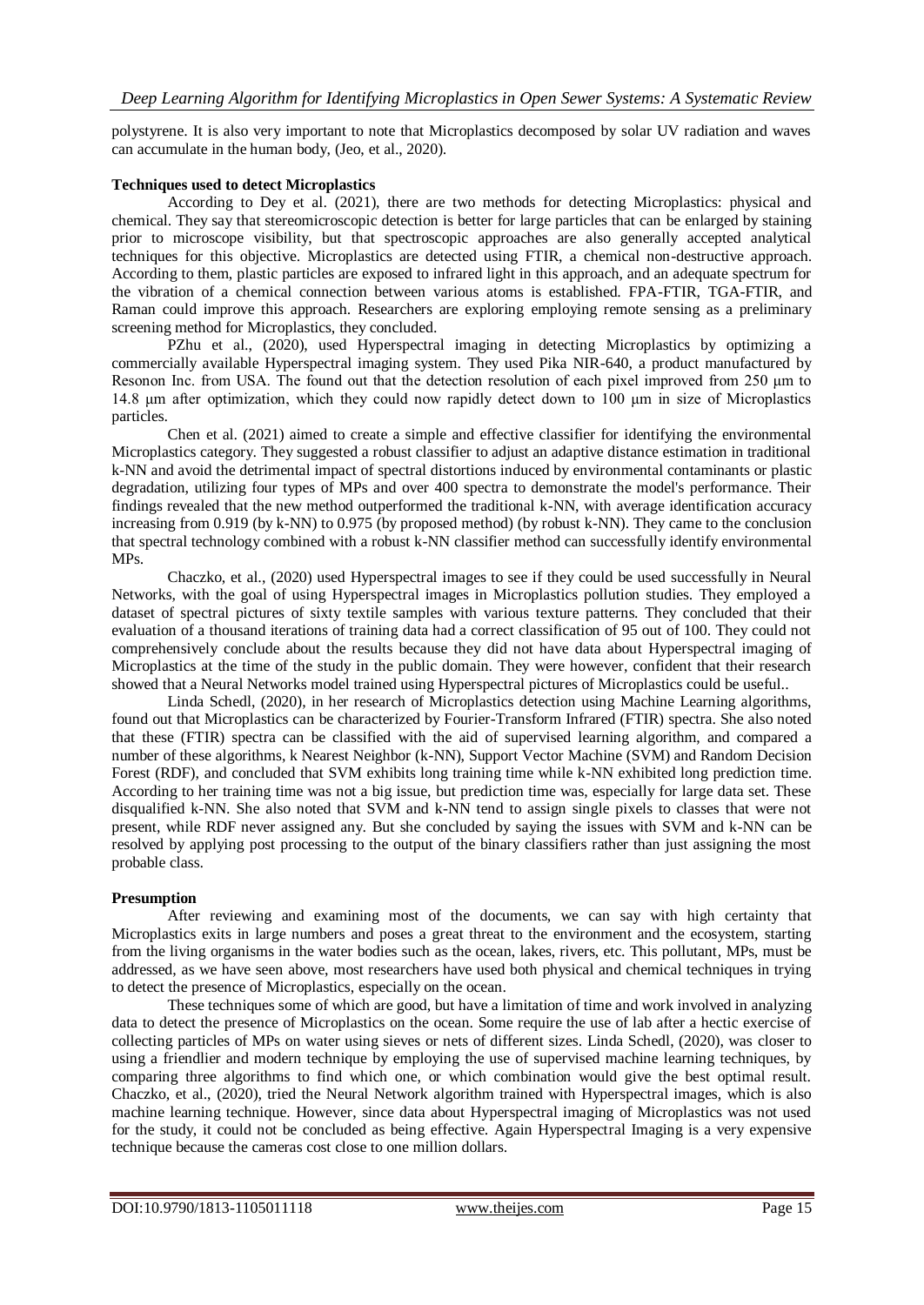From the perspective of Chaczko above, we are seeing a gap given the fact that Hyperspectral Imaging is very expensive; a cheaper technique would be more desirable. This work proposes a different approach to detection of Microplastics, especially on the open sewer systems and the manner in which data is collected and processed. The proposed method will be able to address the drawbacks of most of the methods so far been used, such as time for collection of data, work involved in detection and the cost for doing that exercise.

#### **III. Conceptual/Theoretical Framework**

Deep Learning has becoming a tool for Multidisciplinary level. Study of Microplastics involves concerted efforts from a multidisciplinary level, where each discipline is struggling to propose a better solution or indicate an avenue for further work that could lead to creating a solution. In that regard, we have directed our focus on the direct disciplines that might have attempted at handling this problem. This is shown by the diagram below with the following variables:

Ecosystem, Ecology, Environmental Science, Medical Science, Geography, Public Health Science, Computer Science, and Information Technology.



Fig. 2 Conceptual Framework

In Computer Science and Information Technology, we were keen on review work that was focused on Artificial Intelligence, especially Machine Learning with more specific to Deep Learning. As we reviewed articles in other disciplines, our focus was on what methods were employed and what solutions were found and if not, what can be borrowed in formulating a solution using a differing techniques from Computing discipline. In computing and IT, our focus was on the Deep Learning algorithms that work best with the data set for Microplastics identification.

#### **Research question**

What deep learning techniques exist that are used for image processing and how can these techniques be used to identify Microplastics (MPs) in open sewer systems?

#### **Materials and Methods**

Majority of work from the literature reviewed had no specific organization or trend that one could pick from. We were forced to create that trend based on the framework outlined above. The material was searched randomly from various databases and from the Internet in general. The framework provided the guide because we had to look at each category of the interdisciplinary levels to find out what contributions came from each as well as the number of efforts made. We needed to understand; first, about Microplastics; second, their effects to the ecosystem; third, their detection.

Using the frame work as our base, the need to understand formed our study design. Being random search method, we were satisfied by materials got from each discipline and thus did not tabulate the number of efforts made in each category. We adopted the above strategy because we were convinced that the above will answer our research questions.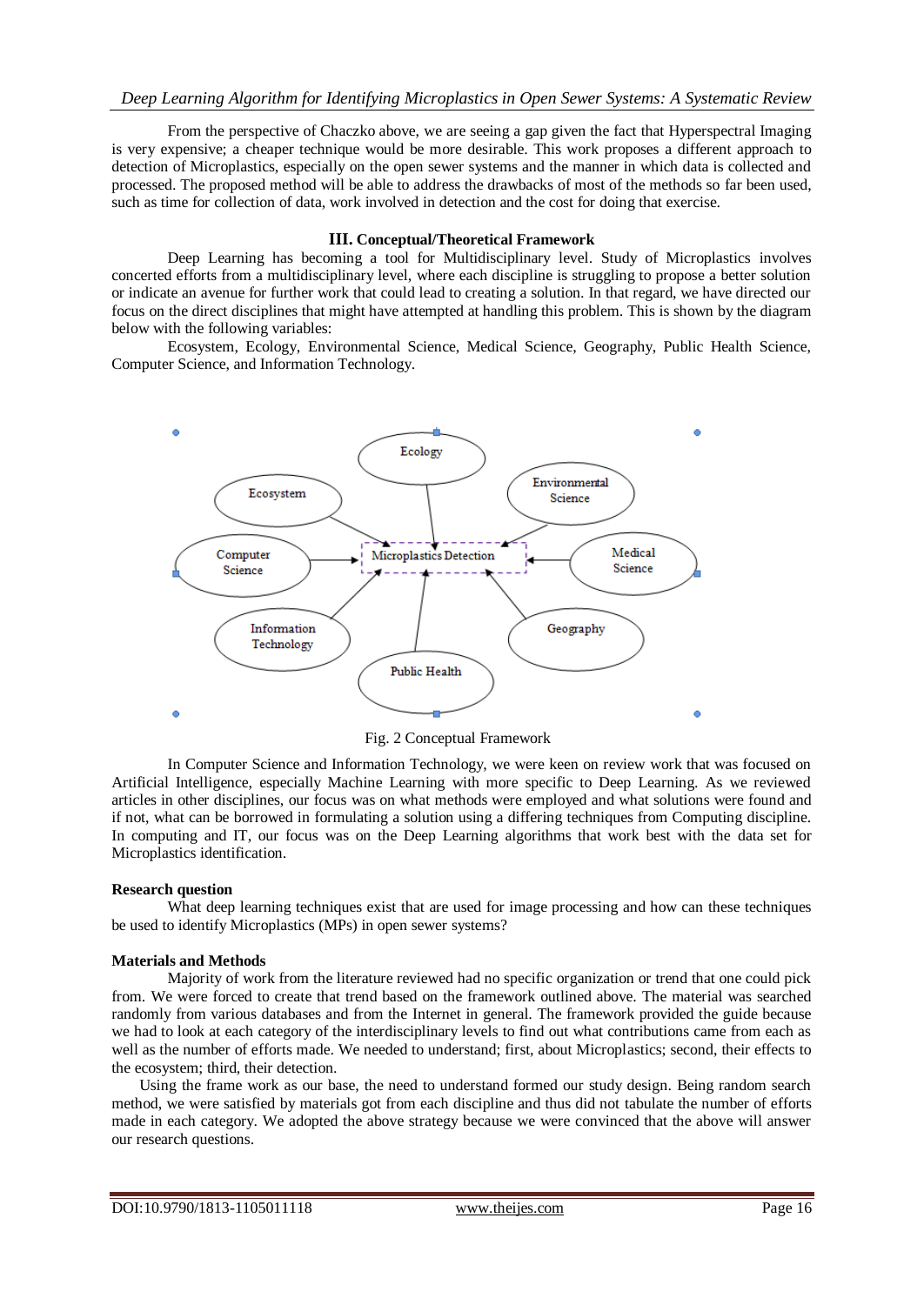## **IV. Results and Discussions**

Our study revealed that Convolution Neural Network in Deep Learning is an effective algorithm that can be used to identify features in a pictorial image. It showed that the same algorithm can be used to identify features of Microplastics from photographic images taken from open sewer systems. Again, after reviewing and examining most of the documents, we concluded that Microplastics exits in large numbers and poses a great threat to the environment and the ecosystem, starting from the living organisms in the water bodies such as the ocean, lakes, rivers, etc. This pollutant, MPs, must be addressed, and as we have noted the articles, most researchers have used both physical and chemical techniques in trying to identify Microplastics, especially on the ocean.

Many research adopting Artificial Intelligence tried a mix of IFTR and Machine Learning which did not give much of a result. However, few tried with Hyperspectral Imaging using other materials, other than Microplastics, which again, was far from proving a tangible solution to the identification of Microplastics in open sewer systems before flowing to the ocean or other water bodies.

It is known that disciplines borrow from each other and help each other in finding solutions to societal problems. More so, IT is disciplines that provides or enable other disciplines solve problems. Environmentalists are looking for solutions on how to deal with Microplastics as a pollution menace. A lot of research has been done regarding the same. A number of solutions have been seen, however implementation of some of the models are prohibitively expensive. Few researchers in IT have tried the same but somehow used some of the science lab techniques in conjunction with AI, especially Machine Learning algorithms such Naïve Bayes, k-Nearest Neighbor and so on. The models are still expensive to implement. Further research is need to see how pictures can be used together with Deep learning to detect the presence of Microplastics in open sewer systems.

#### **REFERENCE**

- [1]. Abadi, M., Barham, P., Chen, J., Chen, Z., Davis, A., Dean, J., Devin, M., Ghemawat, S., Irving, G., Isard, M., Kudlur, M., Levenberg, J., Monga, R., Moore, S., Murray, D. G., Steiner, B., Tucker, P., Vasudevan, V., Warden, P., … Zheng, X. (n.d.). TensorFlow: A system for large-scale machine learning. 21.
- [2]. Banerjee, I., Ling, Y., Chen, M. C., Hasan, S. A., Langlotz, C. P., Moradzadeh, N., Chapman, B., Amrhein, T., Mong, D., Rubin, D. L., Farri, O., &Lungren, M. P. (2019). Comparative effectiveness of convolutional neural network (CNN) and recurrent neural network (RNN) architectures for radiology text report classification. Artificial Intelligence in Medicine, 97, 79–88. https://doi.org/10.1016/j.artmed.2018.11.004
- [3]. Bianco, V., Memmolo, P., Carcagnì, P., Merola, F., Paturzo, M., Distante, C., & Ferraro, P. (2020). Microplastic Identification via Holographic Imaging and Machine Learning. Advanced Intelligent Systems, 2(2), 1900153. https://doi.org/10.1002/aisy.201900153
- [4]. Chan, H.-P., Samala, R. K., Hadjiiski, L. M., & Zhou, C. (2020). Deep Learning in Medical Image Analysis. Advances in Experimental Medicine and Biology, 1213, 3–21. https://doi.org/10.1007/978-3-030-33128-3\_1
- [5]. Chauhan, R., Ghanshala, K. K., & Joshi, R. C. (2018). Convolutional Neural Network (CNN) for Image Detection and Recognition. 2018 First International Conference on Secure Cyber Computing and Communication (ICSCCC), 278–282. https://doi.org/10.1109/ICSCCC.2018.8703316
- [6]. Cheng, Y. L., Kim, J.-G., Kim, H.-B., Choi, J. H., Fai Tsang, Y., &Baek, K. (2021). Occurrence and removal of microplastics in wastewater treatment plants and drinking water purification facilities: A review. Chemical Engineering Journal, 410, 128381. https://doi.org/10.1016/j.cej.2020.128381
- [7]. Dey, T. K., Uddin, Md. E., & Jamal, M. (2021). Detection and removal of microplastics in wastewater: Evolution and impact. Environmental Science and Pollution Research. https://doi.org/10.1007/s11356-021-12943-5
- [8]. Hasija, Y., & Chakraborty, R. (2021). Hands on Data Science for Biologists Using Python. CRC Press. [9]. Kumar, R., Sharma, P., &Bandyopadhyay, S. (2021). Evidence of microplastics in wetlands: Extra
- [9]. Kumar, R., Sharma, P., &Bandyopadhyay, S. (2021). Evidence of microplastics in wetlands: Extraction and quantification in Freshwater and coastal ecosystems. Journal of Water Process Engineering, 40, 101966. https://doi.org/10.1016/j.jwpe.2021.101966
- [10]. Li, Y., Yao, J., Nie, P., Feng, X., & Liu, J. (2020). An effective method for the rapid detection of microplastics in soil. Chemosphere, 128696. https://doi.org/10.1016/j.chemosphere.2020.128696
- [11]. Mahadevan, R., Jagan, A., Pavithran, L., Shrivastava, A., &Selvaraj, S. K. (2021). Intelligent welding by using machine learning techniques. Materials Today: Proceedings.
- [12]. Moen, E., Bannon, D., Kudo, T., Graf, W., Covert, M., & Van Valen, D. (2019). Deep learning for cellular image analysis. Natur e Methods, 16(12), 1233–1246. https://doi.org/10.1038/s41592-019-0403-1
- [13]. Mullen, L. A. (2021). Computational Text Analysis for Religious History. Digital Humanities and Research Methods in Religious Studies: An Introduction, 31.
- [14]. Optimization of a hyperspectral imaging system for rapid detection of microplastics down to 100 µm | Elsevier Enhanced Reader. (n.d.). https://doi.org/10.1016/j.mex.2020.101175
- [15]. Park, H., Shimizu, D., & Takeuchi, W. (n.d.). Drainage Canal Detection using Machine Learning Algorithm in Tropical Peatlands. IGARSS 2020-2020 IEEE International Geoscience and Remote Sensing Symposium, 4777–4778.
- [16]. Riela, P. M. (2021). Abstracting Stone Walls for Visualization and Analysis. Pattern Recognition. ICPR International Workshops and Challenges: Virtual Event, January 10–15, 2021, Proceedings, Part VII, 215.
- [17]. Schedl, L. (n.d.). A comparison of machine learning techniques for the detection of microplastics. 56.
- [18]. Wang, W., Tamhane, A., Rzasa, J. R., Clark, J. H., Canares, T. L., &Unberath, M. (2021). Otoscopy video screening with deep anomaly detection. Medical Imaging 2021: Computer-Aided Diagnosis, 11597, 115971H.
- [19]. Yurtsever, M., &Yurtsever, U. (2019). Use of a convolutional neural network for the classification of microbeads in urban wastewater. Chemosphere, 216, 271–280. https://doi.org/10.1016/j.chemosphere.2018.10.084
- [20]. Löder M.G.J., Gerdts G. (2015) Methodology Used for the Detection and Identification of Microplastics—A Critical Appraisal. In: Bergmann M., Gutow L., Klages M. (eds) Marine Anthropogenic Litter. Springer, Cham. https://doi.org/10.1007/978-3-319-